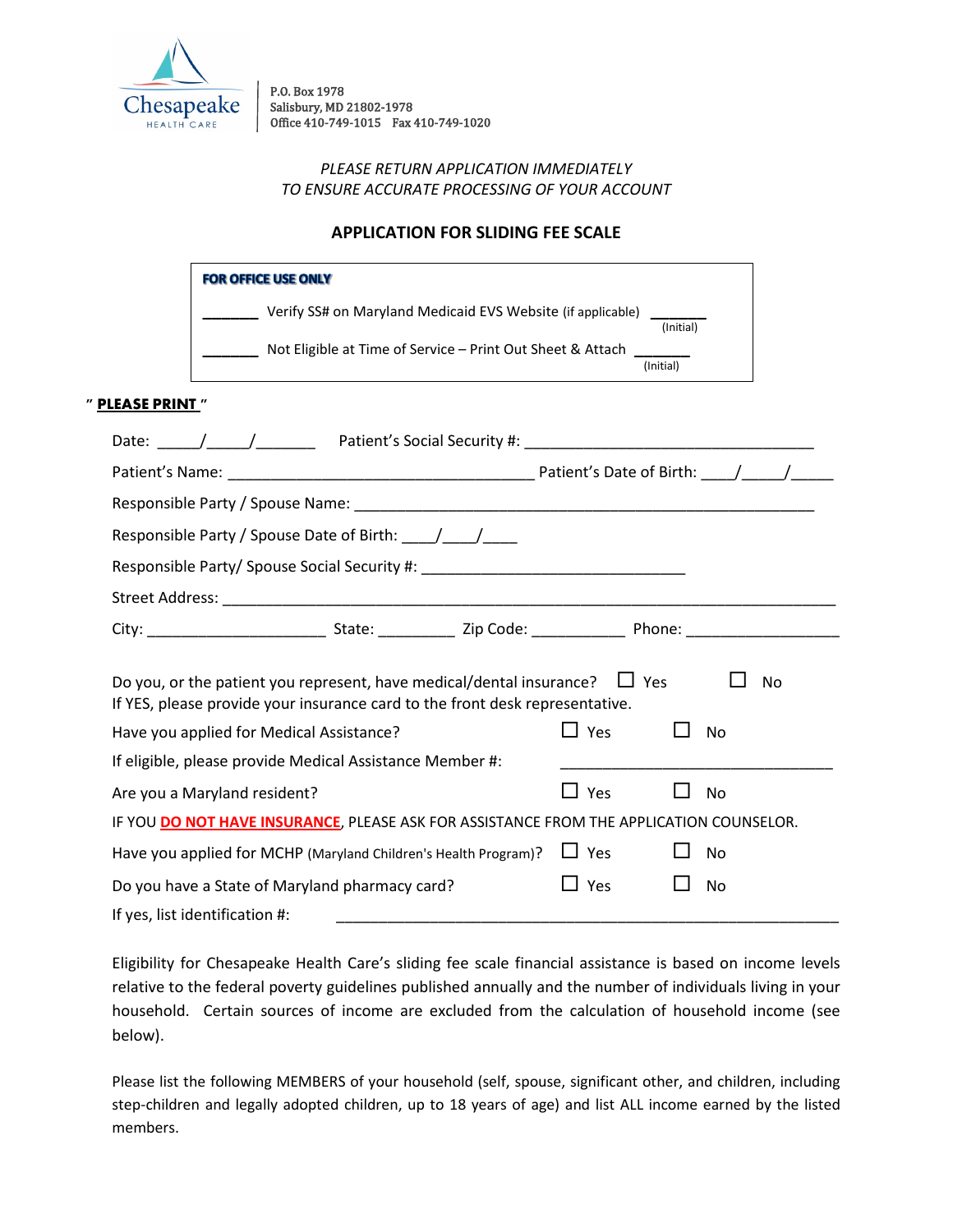| Name      | Relationship | <b>DOB</b> | Social Security #<br>(if applicable) | Yearly Income |  |
|-----------|--------------|------------|--------------------------------------|---------------|--|
|           | <b>SELF</b>  |            |                                      |               |  |
|           |              |            |                                      |               |  |
|           |              |            |                                      |               |  |
|           |              |            |                                      |               |  |
|           |              |            |                                      |               |  |
|           |              |            |                                      |               |  |
|           |              |            |                                      |               |  |
|           |              |            |                                      |               |  |
|           |              |            |                                      |               |  |
| Comments: |              |            |                                      |               |  |

(Proof of income for all listed must be returned within 7 days or at next scheduled appointment, whichever comes first.)

If no members of your household earn income used to calculate eligibility for the sliding fee scale, please check the box below and the appropriate box within the Means of Support. I attest that all members of my household have **NO INCOME**.

 $\overline{a}$  , and the set of the set of the set of the set of the set of the set of the set of the set of the set of the set of the set of the set of the set of the set of the set of the set of the set of the set of the set

## **Please note that all applications must be updated annually.**

| Documents Accepted as Proof of Income (POI):       | If You Attest to No Income, Please Check Means of Support: |
|----------------------------------------------------|------------------------------------------------------------|
| Pay Stubs (minimum: 1 pay stub)                    | Disability                                                 |
| W <sub>2</sub> Tax Form                            | Child Support<br>ப                                         |
| Tax Return Form #1040 (Line 9) (total income)<br>ப | <b>Workers Compensation</b>                                |
| Tax Return Form #1040SR (Line 9) (total income)    | <b>Temporary Cash Assistance</b><br>ப                      |
| Social Security (Staff: READ Contents of Letter)   | SSI (Supplemental Security Income)                         |
| Unemployment (for 6 months)                        | Social Security Disability                                 |
| Letter from Employer                               | Live with other family member                              |
|                                                    | Other                                                      |

## **Please answer the following survey questions:**

Chesapeake Health Care's nominal fee for medical and behavioral health services is \$25. Do you feel this charge is (check one):  $\Box$  Fair/Adequate  $\Box$  Too Expensive  $\Box$  Would Prevent Me From Seeking Care If you checked "Too Expensive or Would Prevent Me From Seeking Care" please provide your opinion of an appropriate fee: \$\_\_\_\_\_\_\_\_\_\_\_\_\_\_\_\_\_\_\_\_\_\_\_\_

CHC's nominal fee for basic, preventive and major dental services is \$40, \$60 and \$85, respectively. Do you feel these charges are (check one):  $\Box$  Fair/Adequate  $\Box$  Too Expensive  $\Box$  Would Prevent Me From Seeking Care. If you checked "Too Expensive or Would Prevent Me From Seeking Care" please provide your opinion of an appropriate fee: \$

> I certify under penalties of perjury, that the above statements are true, accurate and complete to the best of my knowledge and belief.

\_\_\_\_\_\_\_\_\_\_\_\_\_\_\_\_\_\_\_\_\_\_\_\_\_\_\_\_\_\_\_\_\_\_\_\_\_\_\_ \_\_\_\_\_\_\_\_\_\_\_\_\_\_\_\_\_\_\_\_\_\_\_\_\_\_\_\_\_\_